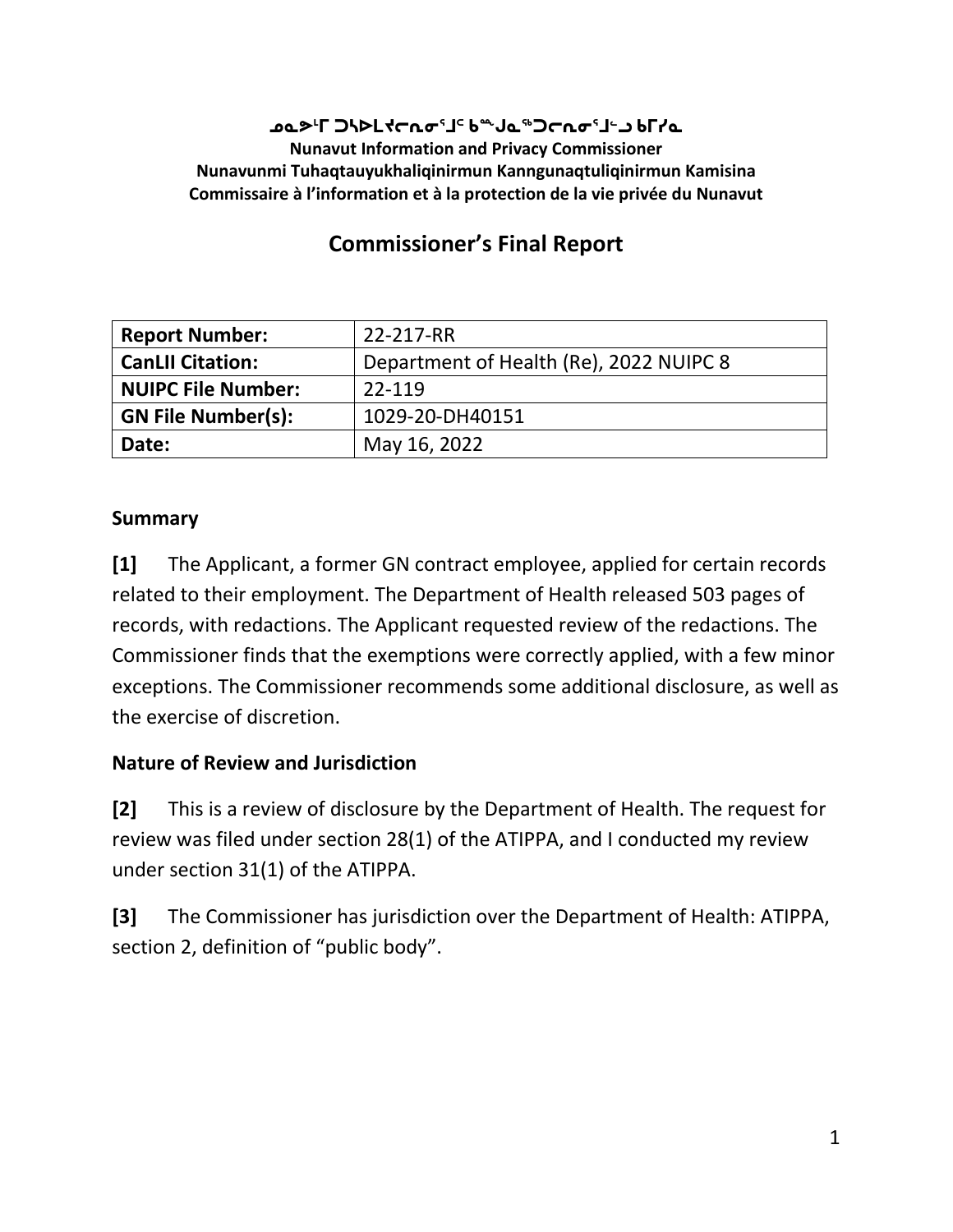#### **Issues**

**[4]** The issues in this review are:

- a. Did Health correctly apply the exemption in section 14(1)(a)?
- b. Did Health correctly apply the exemption in section 15(1)?
- c. Did Health correctly apply the exemption in section 23?
- d. Did Health correctly apply the exemption in section 25.1(c)?
- e. Did Health exercise its discretion for the discretionary exemptions?

#### **Facts**

**[5]** The Applicant worked as a contract employee for the GN. Their contract expired. After the Applicant left Nunavut, a former co-worker made certain accusations concerning the Applicant. The details of the accusations, and the processes by which they were addressed, are not relevant to this review. In this decision, I refer to the former co-worker as "the complainant".

**[6]** The Applicant was interested in further contract work with the GN, but was unable to secure any additional contracts.

**[7]** On December 21, 2021, the Applicant applied under the ATIPPA for all communications "between or about myself from any one of the following (7) seven people from the time frame of January 2020 to present." Although the Applicant refers to "the following seven people", only six people are listed.

**[8]** The Applicant also requested their personnel file, both from the Human Resources division of Health and the Department of Human Resources. It is common practice in the GN for there to be a separate personnel file in the Department of Human Resources and in the employee's department.

**[9]** On January 6, 2022, Health transferred to the Department of Human Resources the portion of the Applicant's request dealing with the HR personnel file. It was handled by HR as a separate ATIPP request and does not form any part of this review.

**[10]** On February 7, 2022, Health extended the time for its response.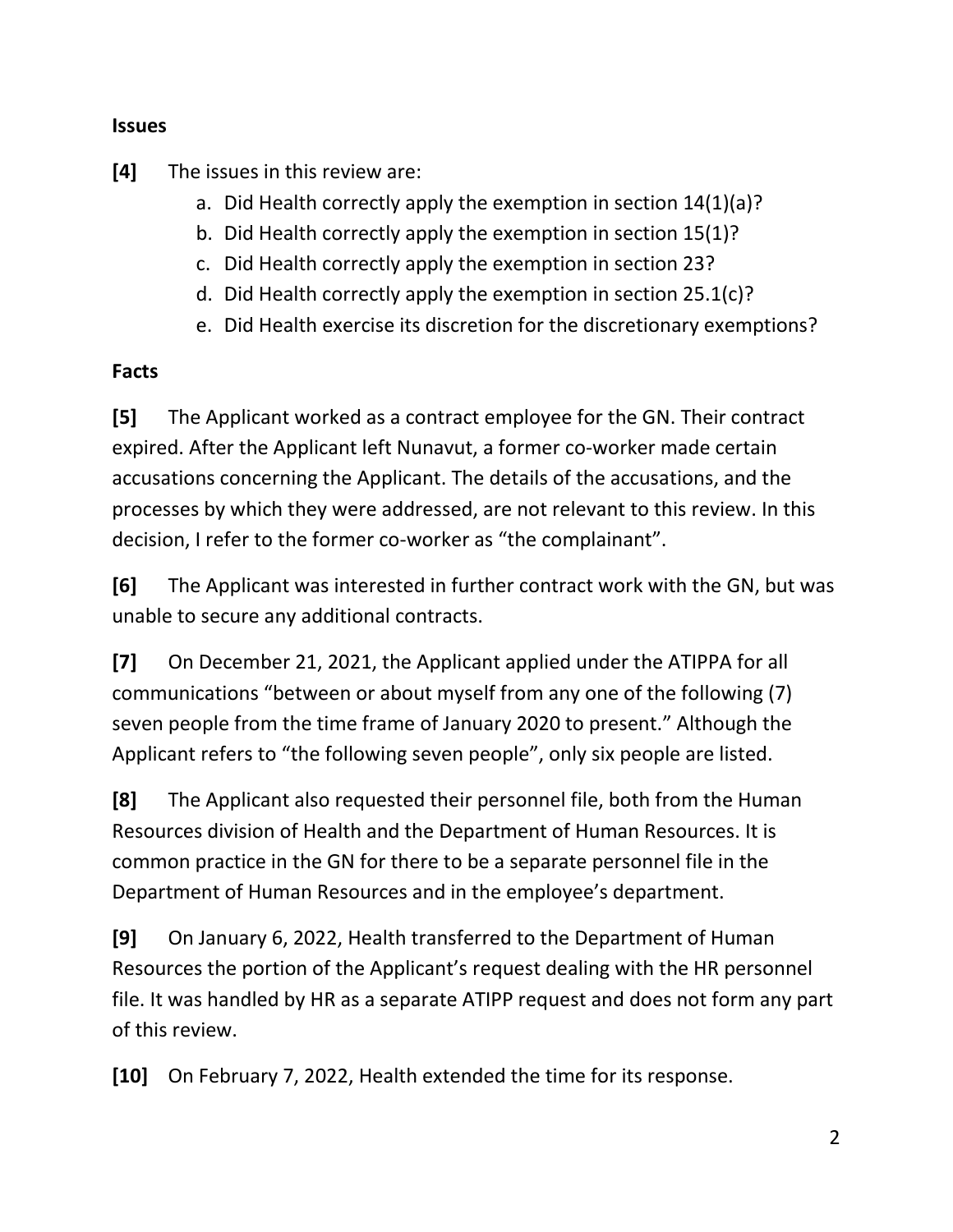**[11]** On March 11, 2022, Health disclosed 503 pages of records to the Applicant. The disclosure included some redactions. Health also provided an "exemptions rationale" explaining the redactions.

**[12]** On March 14, 2022, the Applicant requested that I review Health's disclosure, to ensure the exemptions had been correctly applied.

## **Law**

**[13]** The redactions applied by Health were based on section 14 (advice, recommendations, etc.), section 15 (solicitor-client privilege), section 23 (unreasonable invasion of personal privacy), and section 25.1 (employee relations).

## *Section 14(1)(a)*

**[14]** Section 14(1) protects certain kinds of discussions among officials:

14. (1) The head of a public body may refuse to disclose information to an applicant where the disclosure could reasonably be expected to reveal (a) advice, proposals, recommendations, analyses or policy options developed by or for a public body… ;

**[15]** A full statement of the law on section 14(1)(a) can be found in *Department of Human Resources (Re)*, 2021 NUIPC 4 (CanLII) at paragraph 13. Section 14(1)(a) does not protect the final decision made, nor does it apply to purely factual information: *Review Report 19-152 (Re)*, 2019 NUIPC 5 (CanLII).

*Section 15(1)(a) and (c)*

….

**[16]** Section 15(1) protects legal advice passing between a GN employee and their legal counsel. The relevant parts read as follows:

> 15. (1) The head of a public body may refuse to disclose to an applicant (a) information that is subject to any type of privilege available at law, including solicitor-client privilege; … [or]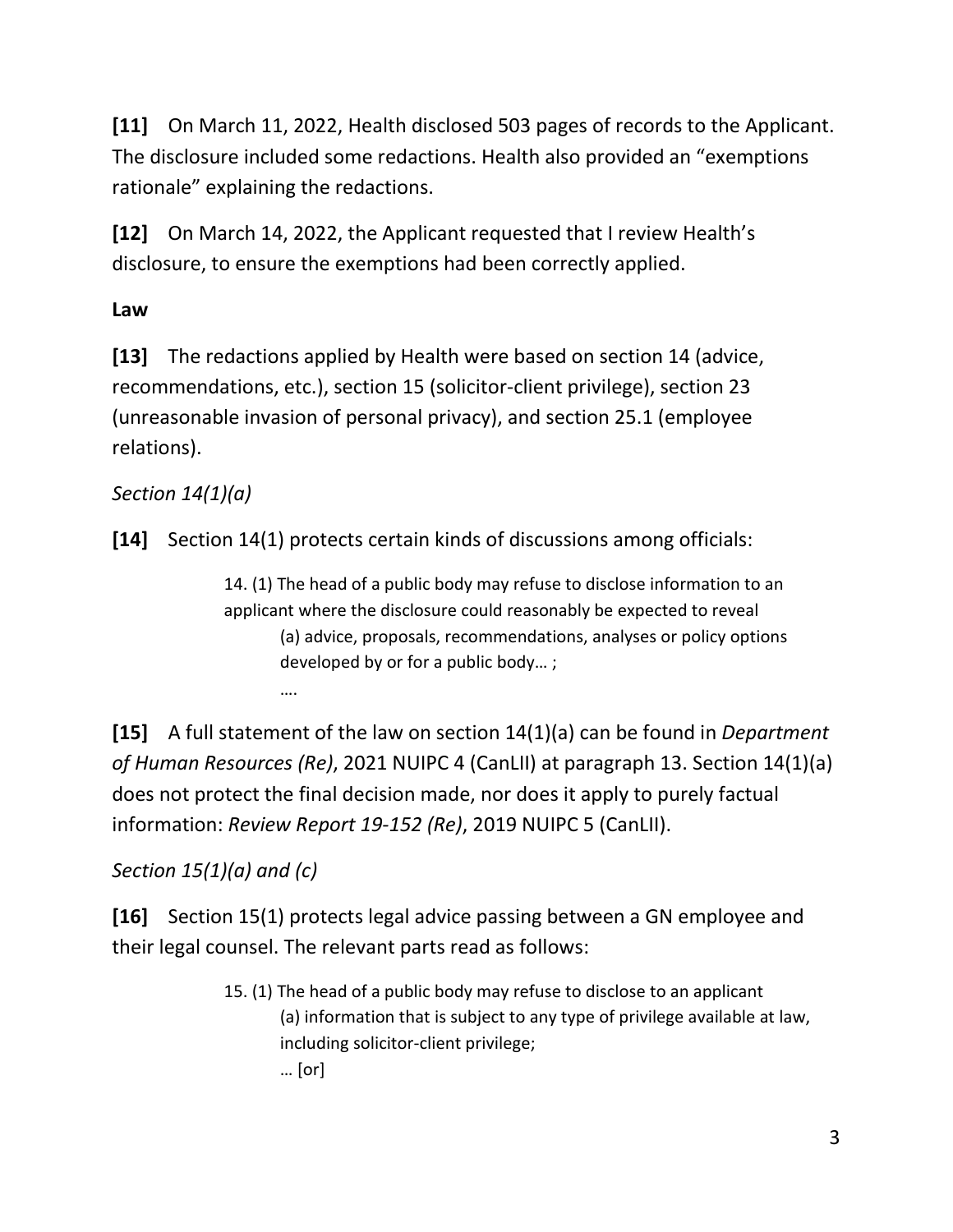(c) information in correspondence between an agent or lawyer of the Minister of Justice or a public body and any other person in relation to a matter involving the provision of advice or other services by the agent or lawyer.

**[17]** The principles of solicitor-client privilege are well-known. In brief, a confidential communication between a lawyer and the lawyer's client, that relates to seeking, formulating, or giving legal advice, is exempt from disclosure: *Nunavut Arctic College (Re)*, 2021 NUIPC 17 (CanLII) at paragraph 14.

### *Section 23*

**[18]** Section 23 protects some personal information of a third party from disclosure. It is a long section, but section 23(1) contains the core idea:

> 23. (1) The head of a public body shall refuse to disclose personal information to an applicant where the disclosure would be an unreasonable invasion of a third party's personal privacy.

**[19]** I have said before that section 23 is probably the most difficult section to interpret in the entire ATIPPA. That is particularly the case where, as here, most of the records relate to internal workplace matters: *Department of Executive and Intergovernmental Affairs (Re)*, 2021 NUIPC 13 (CanLII) at paragraphs 21 to 26; *Department of Human Resources (Re)*, 2021 NUIPC 19 (CanLII) at paragraph 23.

**[20]** I have also previously outlined the correct interpretive approach to section 23: *Department of Human Resources (Re)*, 2021 NUIPC 4 (CanLII). The key is to weigh all the relevant circumstances, as required by section 23(3), and keeping in mind the rebuttable presumptions in section 23(2). No single factor is decisive.

### *Section 25.1(c)*

…

**[21]** Section 25.1(c) protects certain employee-relations advice:

25.1. The head of a public body may refuse to disclose to an applicant

(c) information that contains advice given by the employee relations division of a public body for the purpose of hiring or managing an employee.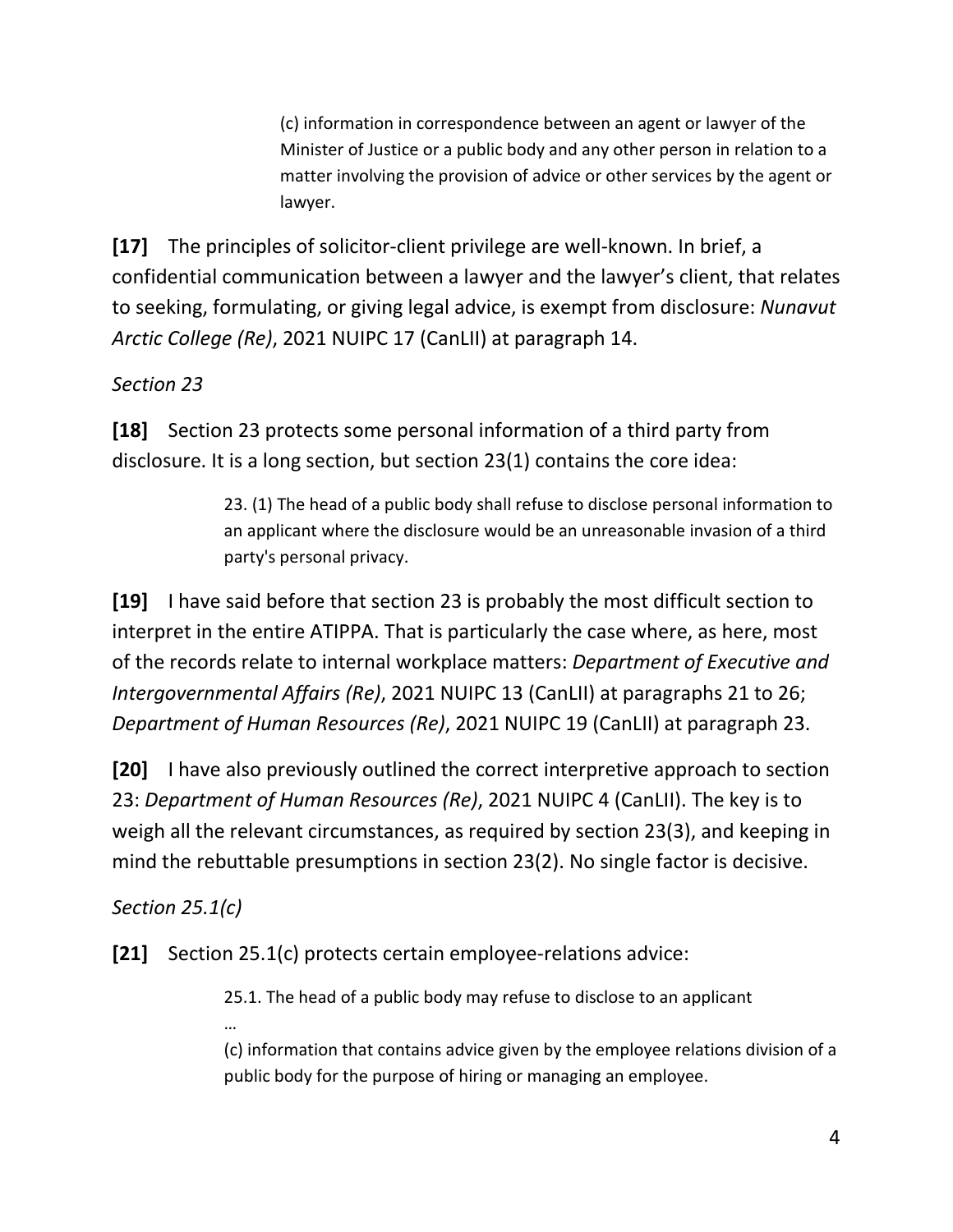**[22]** The exemption in section 25.1(c) helps to ensure that GN employees ask for and get good advice. Added in 2017, it is analogous to the better-known and longentrenched exemption in section 15(1) for legal advice: *Department of Human Resources (Re)*, 2021 NUIPC 15 (CanLII) at paragraph 31.

**[23]** To correctly claim the section 25.1(c) exemption, there must be something that is genuinely in the nature of "advice": *Department of Human Resources (Re)*, 2021 NUIPC 4 (CanLII) at paragraph 16. There is not much precedent on the interpretation of section 25.1(c) since it is relatively new, but the word "advice" is also found in section 14(1)(a) and so the precedents on that section are helpful.

**[24]** The term "employee relations division of a public body" is broad enough to cover the Department of Human Resources, which offers a wide range of employment-related advice across the GN, as well as a public body's internal HR division: *Department of Human Resources (Re)*, 2021 NUIPC 4 (CanLII) at paragraph 18; *Department of Human Resources (Re)*, 2021 NUIPC 15 (CanLII) at paragraph 32.

## **Analysis**

**[25]** Generally speaking, Health has done a good job applying the exemptions to the requested records. The touch is light and consistent. There are only a few small points on which I disagree and recommend disclosure. I will start with the points of agreement, and then move to the points of disagreement.

# *Section 15(1) – solicitor-client privilege*

**[26]** Information has been redacted under section 15(1)(a) on pages 169-171, 181, 183-185, 218-220, 222, 224-229, 247 and 426, and under section 15(1)(c) on pages 386-387.

**[27]** I have looked at all of these redactions, and I find that they comfortably fit within section 15(1)(a) or (c), as the case may be. Subject to what I say below about the exercise of discretion, this information need not be disclosed.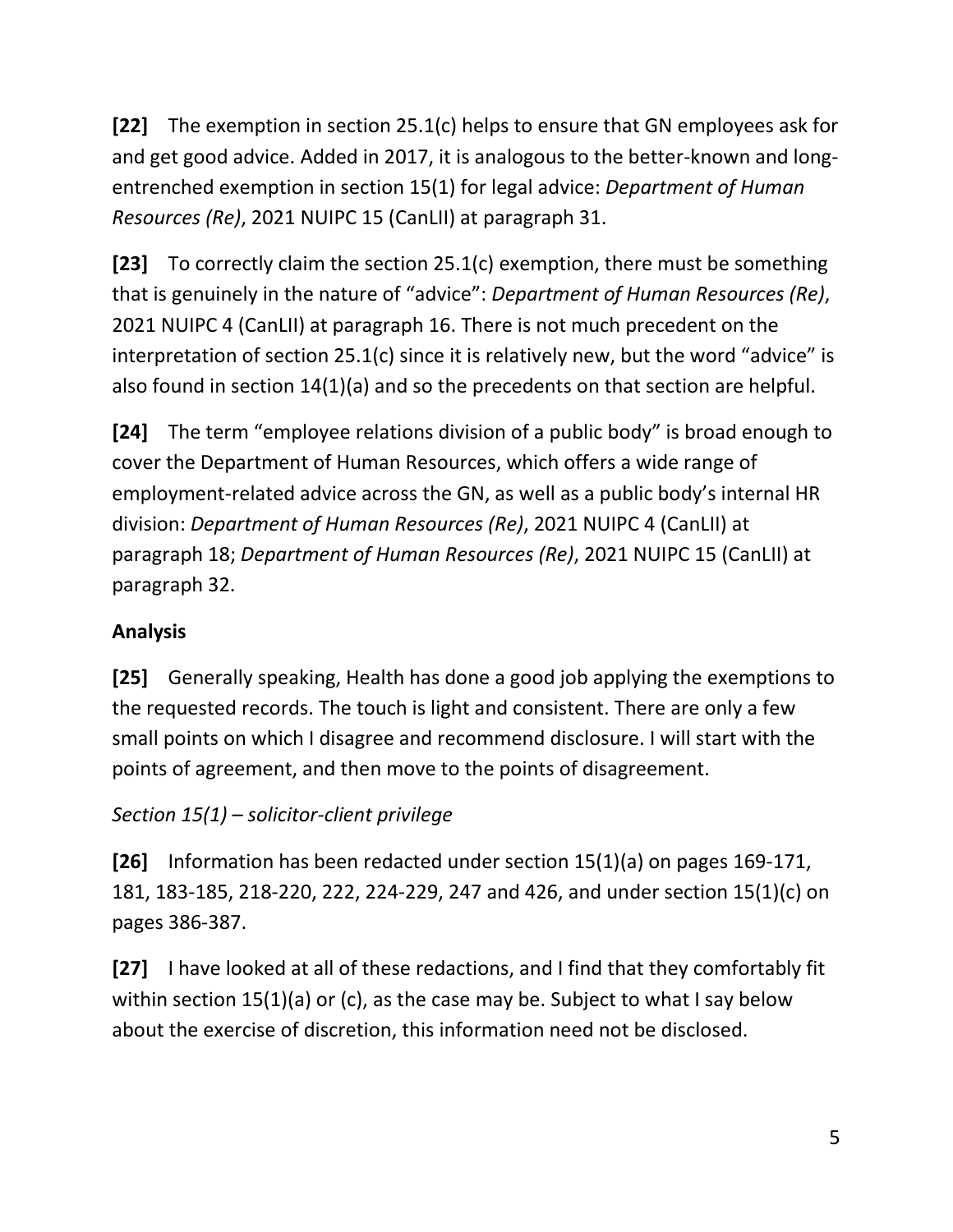*Section 25.1(c) – employee relations advice*

**[28]** Information has been redacted under section 25.1(c) on pages 4, 5, 377, 378, 399-401 and 403.

**[29]** I note that the redacted document on pages 4 and 5 of the disclosure package has neither a listed author nor a date. It is a poor practice, for any number of reasons, for a public body to create anonymous, undated documents. The lack of a named author or creation date makes evaluation of certain exemptions under the ATIPPA, such as section 15 and section 25.1, more difficult.

**[30]** In the exemptions rationale, Health say the document was "received from the Employee Relations". I am prepared to accept that as a fact in this case, because the contents of the document are such that it had to come from someone with expertise in employee relations. However this should not be taken as a precedent for future cases.

**[31]** Subject to what I say below about the exercise of discretion, this information need not be disclosed.

## *Section 14(1)(a)*

**[32]** There is one e-mail with a sentence partly redacted under section 14(1)(a). The e-mail is on page 416 of the disclosure package, and repeated on page 503.

**[33]** As discussed in the Law section above, an exemption under section 14(1)(a) has to have the character of advice. In my view, the redacted words, taken in the whole context of the e-mail exchange, do not have that character. They are more in the nature of a command. This conclusion is reinforced by the fact that the writer holds a more senior position within Health than the recipient. I find the redacted words should be disclosed.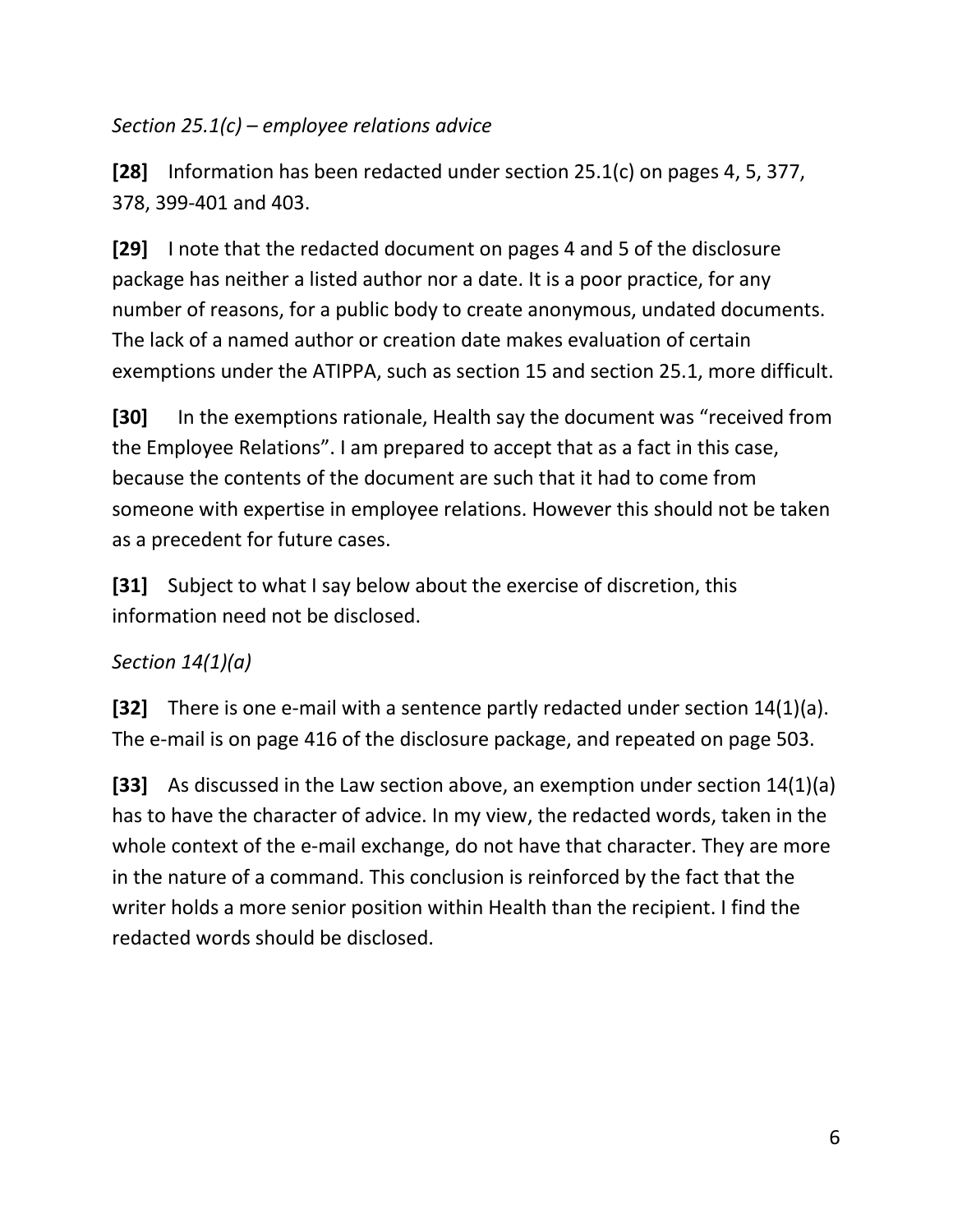### *Section 23*

**[34]** As discussed in the Law section above, section 23 protects personal information in some circumstances. It is a difficult section and requires a careful weighing of the circumstances. I have sorted the section 23 redactions into five categories.

### *(i) Personal information about the complainant*

**[35]** The name and contact information of the complainant are redacted on pages 6 and 7, and the same information is repeated and redacted on pages 156 and 157, and again on pages 165 and 166. The Applicant is aware of who the complainant is, and there are other documents in the disclosure package in which the complainant's name is not redacted. Redaction of the complainant's name on these six pages therefore seems pointless. I do not think anything turns on it, so I will not recommend disclosure. This case is not quite the same as *Department of Executive and Intergovernmental Affairs*, 2021 NUIPC 13 (CanLII), in which I found that a GN employee's identity should not have been redacted to the extent it had been.

**[36]** Redaction of the complainant's contact information, on the other hand, is proper. This information should not be disclosed.

### *(ii) Irrelevant personal information about GN employees*

**[37]** It is to be expected in a GN office environment that some records will mix business and personal information. Personal details of GN employees such as information about family, home, leave and medical conditions can normally be redacted: *Department of Health (Re)*, 2021 NUIPC 12 (CanLII) at paragraph 79.

**[38]** It is also to be expected that some records will be about more than one individual. Section 23 can properly be applied to redact this irrelevant personal information.

**[39]** On this basis, redactions have been properly applied to personal information on pages 219, 245, 268, 383, 448, 449, 453, 455-457, 459, 461, 462, 496 and 497. This information should not be disclosed.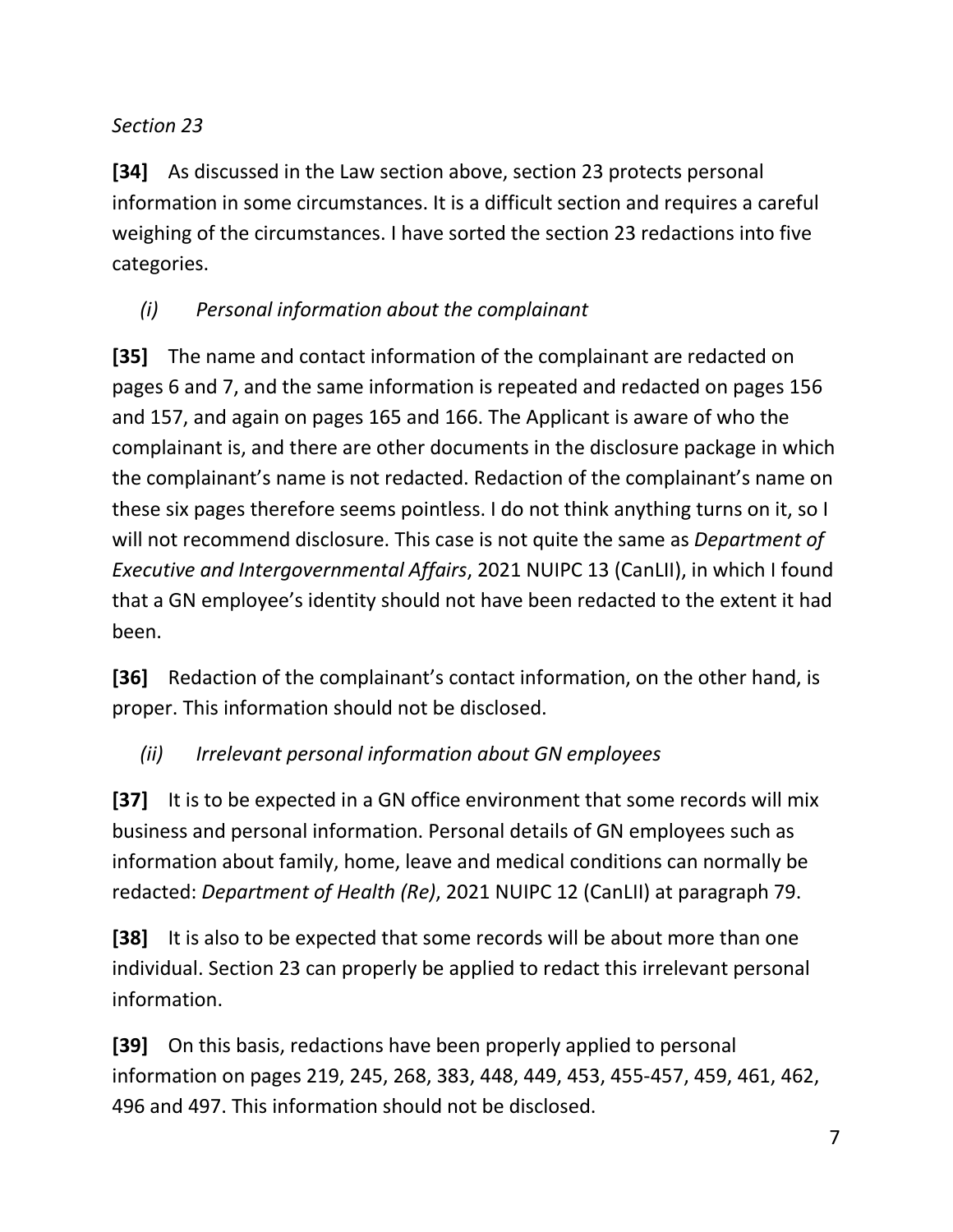#### *(iii) Information about a GN employees at work*

**[40]** The references to other GN employee on page 452, 469 and 470 are different.

**[41]** The redacted reference to a GN employee on page 452 is about an employee going about their GN business, which is information that should generally be disclosed: *Department of Health (Re)*, 2021 NUIPC 12 (CanLII) at paragraph 78. Besides, I do not see how disclosing it could be an "unreasonable" invasion of personal privacy.

**[42]** There is also a redaction of a GN employee's personal e-mail address on page 470. If a GN employee is using a personal e-mail for GN business, it is not necessarily exempt from disclosure: *Department of Health (Re)*, 2021 NUIPC 11 (CanLII) at paragraphs 47 and 48. In this case, however, I find the personal e-mail address may be withheld, for the same reasons given in *Department of Health (Re)*, 2021 NUIPC 11 (CanLII) at paragraph 49.

**[43]** There are redacted references to three other GN employees on pages 469 and 470. The e-mail exchange concerns an apparent dispute over the assignment of overtime shifts. The names of the GN employees who left and arrived in the community, creating the need for additional overtime, are irrelevant and should be withheld.

**[44]** But the overtime dispute itself was between the Applicant and the third employee. It seems certain that the Applicant already knows who the third employee is, and so redacting the name seems pointless. In any event, this incident may be "relevant to a fair determination of the applicant's rights": ATIPPA, section 23(3)(c). In all the circumstances, I find that disclosing the third employee's name (three occurrences on page 469, one occurrence on page 470) is not an unreasonable invasion of personal privacy.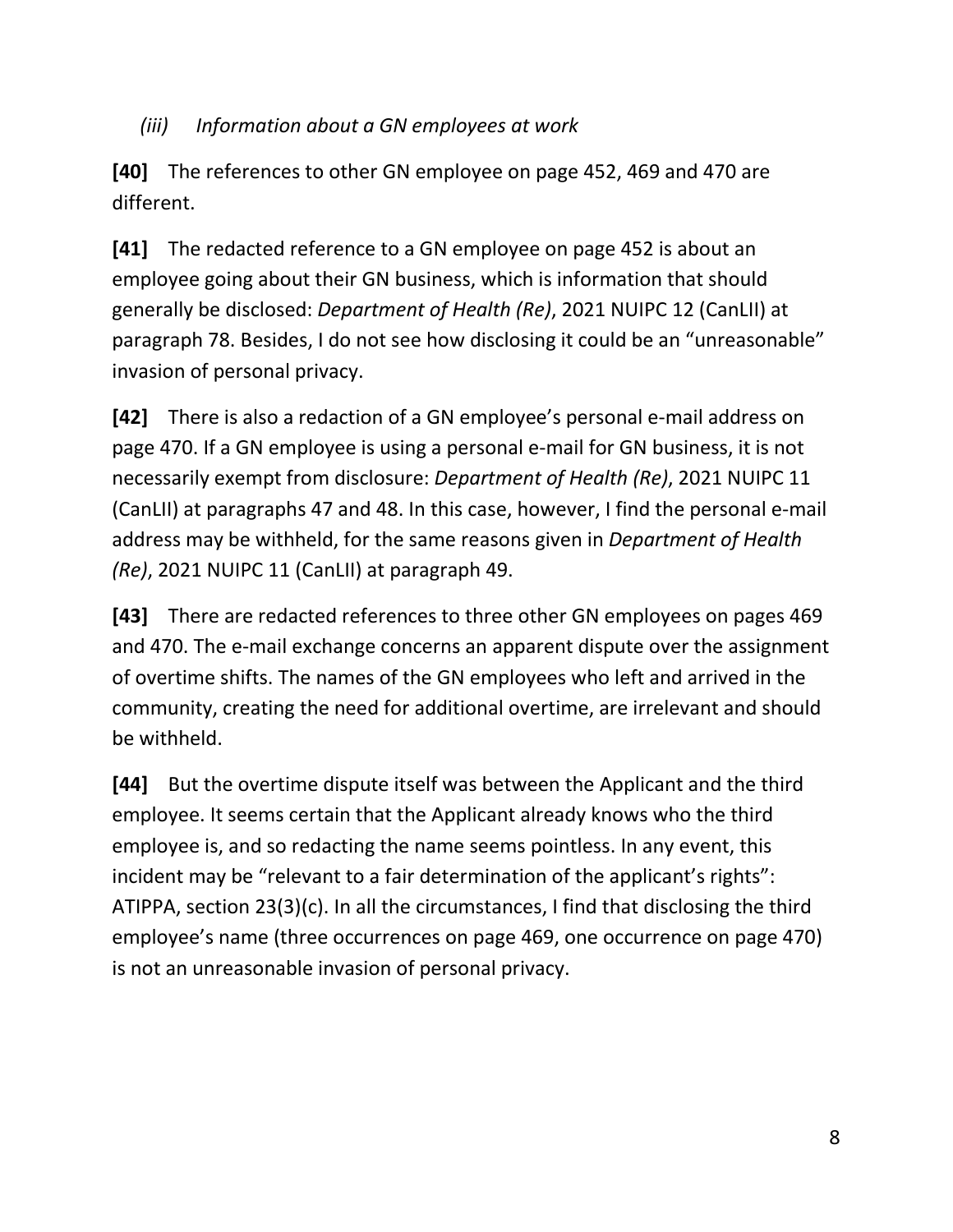### *(iv) Personal information about a support person*

**[45]** On pages 454 and 487, the name of a GN employee attending an employeerelations meeting as support for the complainant is redacted. In my view, this is an appropriate application of section 23.

## *(v) Opinions about the complainant*

**[46]** Pages 484 and 488 are two copies of an e-mail in which an opinion about the complainant is redacted. According to the definition of "personal information" in section 2 of the ATIPPA, an opinion about an individual is that individual's personal information. But that is not enough to redact under section 23. There is an additional requirement, namely that disclosure of the information would, in all the circumstances, be an unreasonable invasion of personal privacy. I find that test is not met for these redactions.

**[47]** On page 487, a different person expresses a different opinion about the complainant. Again, this is the complainant's personal information, but more is required in order to redact under section 23. In all the circumstances, I find that disclosing this information is not an unreasonable invasion of personal privacy.

## *Exercise of discretion*

**[48]** Although Health's handling of this request is generally very good, I am disappointed to see no indication that it has actively exercised its discretion. Starting in 2006 and continuing up to the present case, the former Commissioner and I have pointed out this error too many times to count, but it continues.

**[49]** The ATIPPA includes some discretionary exemptions ("…may refuse to disclose…") and some mandatory exemptions ("…shall refuse to disclose…"). Most exemptions are discretionary, including sections 14, 15 and 25.1. Section 23 is a mandatory exemption.

**[50]** For the discretionary exemptions, a public body is required to consider whether to disclose information that it could withhold. To put it another way, the ATIPPA says what the minimum disclosure is, and a public body can choose to release more than the minimum. That's what it means to "exercise discretion": to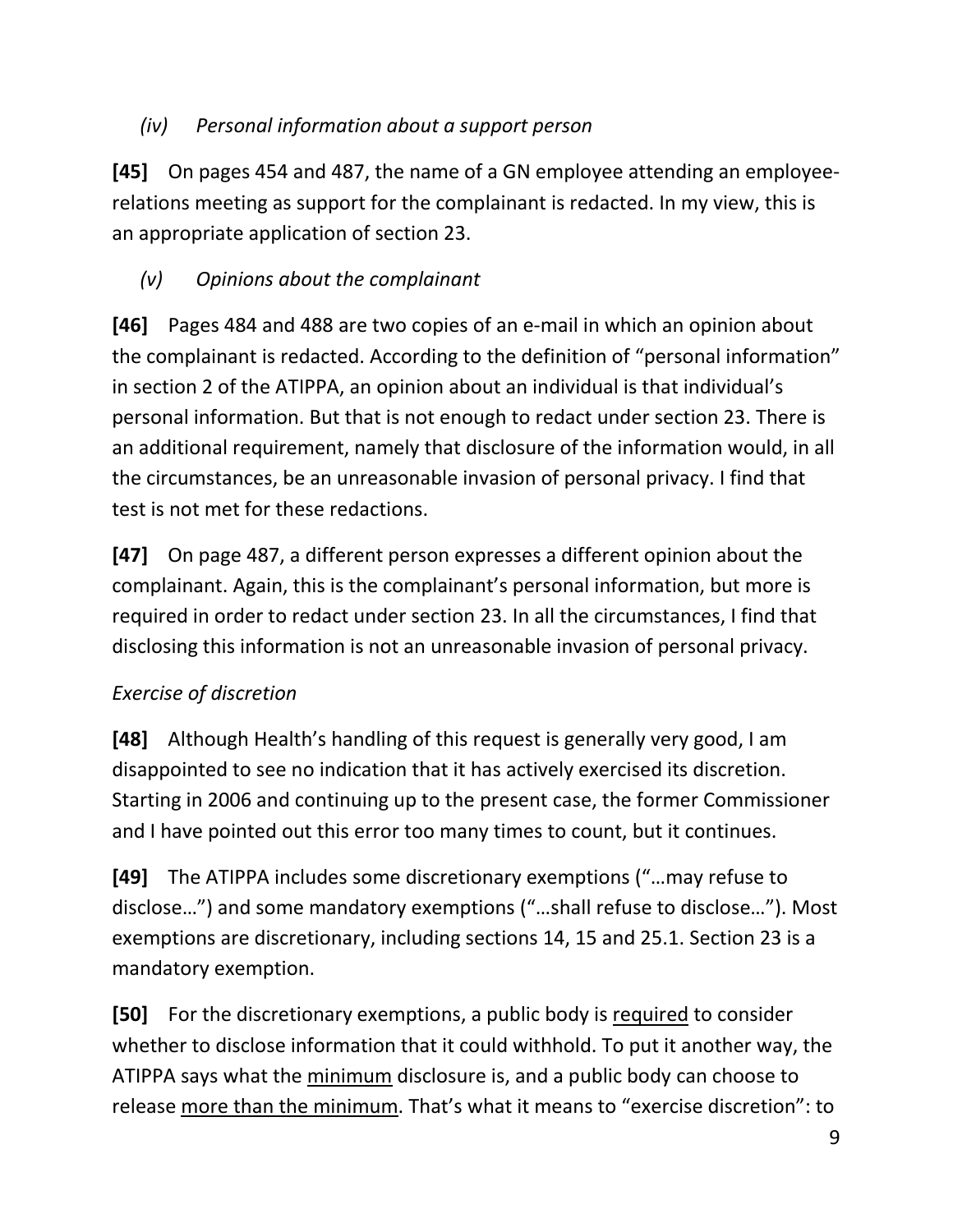think about disclosing more than the minimum, and then explaining to the Applicant why a choice has been made to disclose or not to disclose.

**[51]** There is no indication, whether in the cover letter to the Applicant or in the exemptions rationale, that Health exercised its discretion in this case. That is an error.

#### **Conclusion**

**[52]** Health did not correctly apply the exemption in section 14(1)(a).

**[53]** Health correctly applied the exemption in section 15(1).

**[54]** Health correctly applied the exemption in section 23 in most cases, but with a few exceptions.

**[55]** Health correctly applied the exemption in section 25.1(c).

**[56]** Health did not exercise its discretion for sections 14, 15 and 25.1.

#### **Recommendations**

**[57] I recommend** the redacted words on pages 416 and 503 be disclosed.

**[58] I recommend** the redacted name on page 452 be disclosed.

**[59] I recommend** the redacted name of the third employee (three occurrences on page 469, one occurrence on page 470) be disclosed. For greater certainty, the other two names redacted on page 469, and the personal e-mail address on page 470, should not be disclosed.

**[60] I recommend** the redacted words on page 484 and 488 be disclosed.

**[61] I recommend** the redacted words in the second paragraph of the e-mail on page 487 be disclosed. For greater certainty, the redacted words in the first paragraph should not be disclosed.